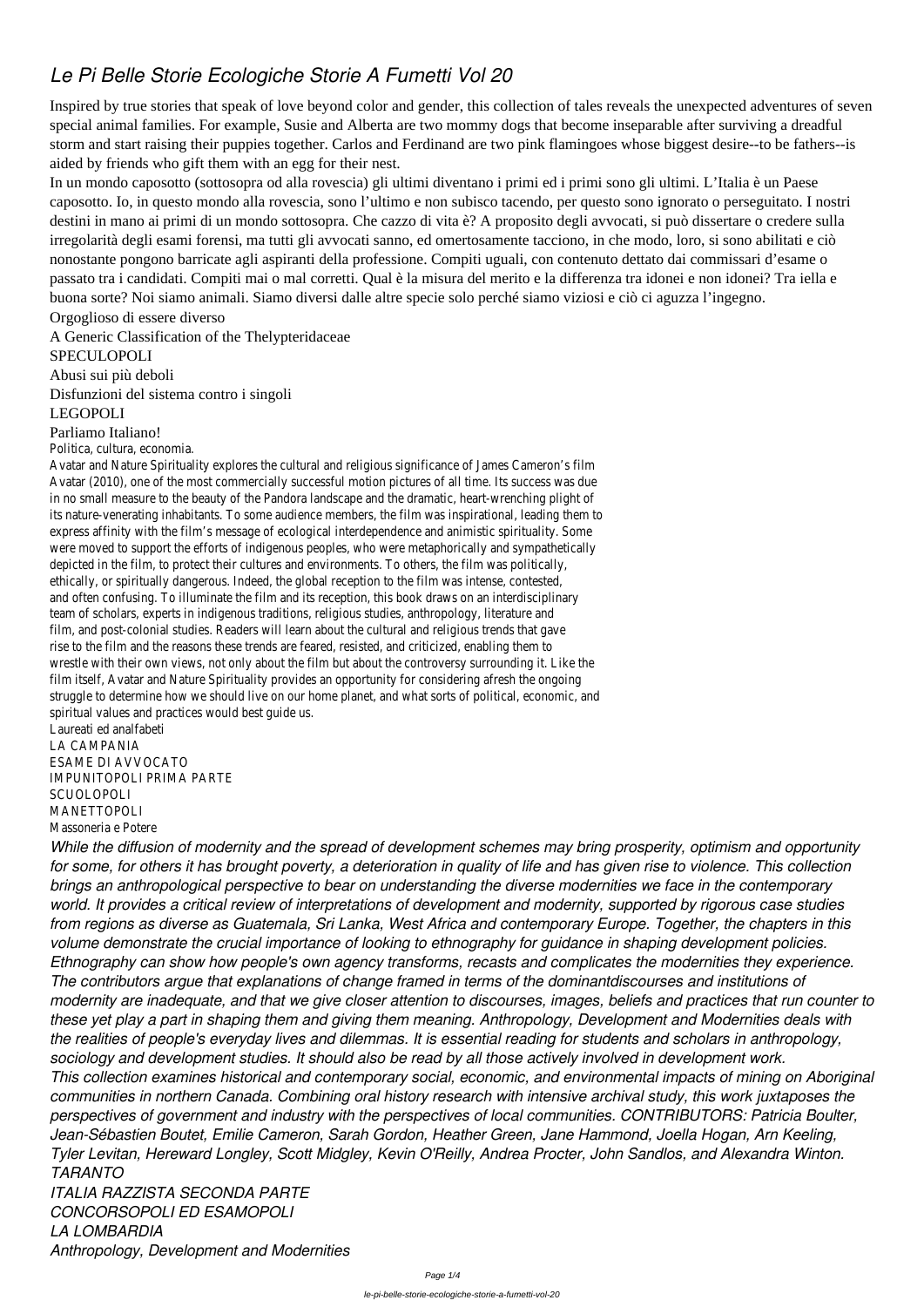## *Storie fiorentine FOGGIA*

**E' comodo definirsi scrittori da parte di chi non ha arte né parte. I letterati, che non siano poeti, cioè scrittori stringati, si dividono in narratori e saggisti. E' facile scrivere "C'era una volta…." e parlare di cazzate con nomi di fantasia. In questo modo il successo è assicurato e non hai rompiballe che si sentono diffamati e che ti querelano e che, spesso, sono gli stessi che ti condannano. Meno facile è essere saggisti e scrivere "C'è adesso…." e parlare di cose reali con nomi e cognomi. Impossibile poi è essere saggisti e scrivere delle malefatte dei magistrati e del Potere in generale, che per logica ti perseguitano per farti cessare di scrivere. Devastante è farlo senza essere di sinistra. Quando si parla di veri scrittori ci si ricordi di Dante Alighieri e della fine che fece il primo saggista mondiale. Le vittime, vere o presunte, di soprusi, parlano solo di loro, inascoltati, pretendendo aiuto. Io da vittima non racconto di me e delle mie traversie. Ascoltato e seguito, parlo degli altri, vittime o carnefici, che l'aiuto cercato non lo concederanno mai. "Chi non conosce la verità è uno sciocco, ma chi, conoscendola, la chiama bugia, è un delinquente". Aforisma di Bertolt Brecht. Bene. Tante verità soggettive e tante omertà son tasselli che la mente corrompono. Io le cerco, le filtro e nei miei libri compongo il puzzle, svelando l'immagine che dimostra la verità oggettiva censurata da interessi economici ed ideologie vetuste e criminali. Rappresentare con verità storica, anche scomoda ai potenti di turno, la realtà contemporanea, rapportandola al passato e proiettandola al futuro. Per non reiterare vecchi errori. Perché la massa dimentica o non conosce. Denuncio i difetti e caldeggio i pregi italici. Perché non abbiamo orgoglio e dignità per migliorarci e perché non sappiamo apprezzare, tutelare e promuovere quello che abbiamo ereditato dai nostri avi. Insomma, siamo bravi a farci del male e qualcuno deve pur essere diverso!**

The Thelypteridaceae is among the largest fern families, with over 1000 species, and comprise about 10% of all fern diversion and  $\alpha$ family is cosmopolitan and most diverse near the equator, although species range as far south as southern New Zealand. The generic classification of the Thelypteridaceae has been the subauthors. Proposed taxonomic systems have varied from recognizing more than 1000 sp Thelypteris, to systems favoring upwards of 30 genera. Insights on intrafamilial relatior phylogenetic studies, especially for the Neotropics, however, in the most recent classification, 10 non-monophyletic or untested. In the present study, we sequenced nDNA across 400 loci recognized genera. Our phylogenetic results, coupled with morphological study, provide classification system. Major taxonomic changes include the recircumscription of 14 gene three subgenera, the elevation of three sections to generic status, the resurrection of synonymy, and 181 new combinations. Our newly recognized monophyletic genera demo previous taxonomic concepts suggested. Additionally, our results demonstrate that cert division, are evolutionarily labile, and are the result of repeated instances of convergent defining genera.

**E' comodo definirsi scrittori da parte di chi non ha arte né parte. I letterati, che non siano poeti, cioè scrittori stringati, si dividono in narratori e saggisti. E' facile scrivere "C'era una volta…." e parlare di cazzate con nomi di fantasia. In questo modo il successo è assicurato e non hai rompiballe che si sentono diffamati e che ti querelano e che, spesso, sono gli stessi che ti condannano. Meno facile è essere saggisti e scrivere "C'è adesso…." e parlare di cose reali con nomi e cognomi. Impossibile poi è essere saggisti e scrivere delle malefatte dei magistrati e del Potere in generale, che per logica ti perseguitano per farti cessare di scrivere. Devastante è farlo senza essere di sinistra. Quando si parla di veri scrittori ci si ricordi di Dante Alighieri e della fine che fece il primo saggista mondiale.**

**BUROCRAZIA E DISSERVIZI A PAGAMENTO ABILITAZIONE COL TRUCCO LADROPOLITANIA LADRONIA MANETTARI E FORCAIOLI ALLA RESA DEI CONTI History, Politics, and Memory The Plastics Paradox**

## **No Matter What**

The Plastics Paradox is the first and only book to reveal the truth about plastics and the articles, it dispels the myths that the public believe today. We are told that plastics are greenest choice according to lifecycle analysis (LCA) We are told that plastics create a dramatically reduce waste, for example replacing 1lb of plastic requires 3-4lb of the rep take 1000 years to degrade when in fact a plastic bag disintegrates in just one year out and straws are an issue when in fact they barely register in the statistics The list goes we are making policies that harm the environment based on bad information. After reading make wise choices that help create a brighter future for us and for our children. LEGA DA LEGARE Exploring Discourse, Counter-Tendencies and Violence Legulei ed impunità Mining and Communities in Northern Canada QUELLO CHE NON SI OSA DIRE MALAGIUSTIZIOPOLI PRIMA PARTE GIUSTIZIOPOLI PRIMA PARTE *On October 14-19, 1990, the 6th International Conference on the Conservation of Earthen Architecture was held in Las Cruces, New Mexico. Sponsored by the GCI, the Museum of New Mexico State Monuments, ICCROM, CRATerre-EAG, and the National Park Service, under the aegis of*

Page 2/4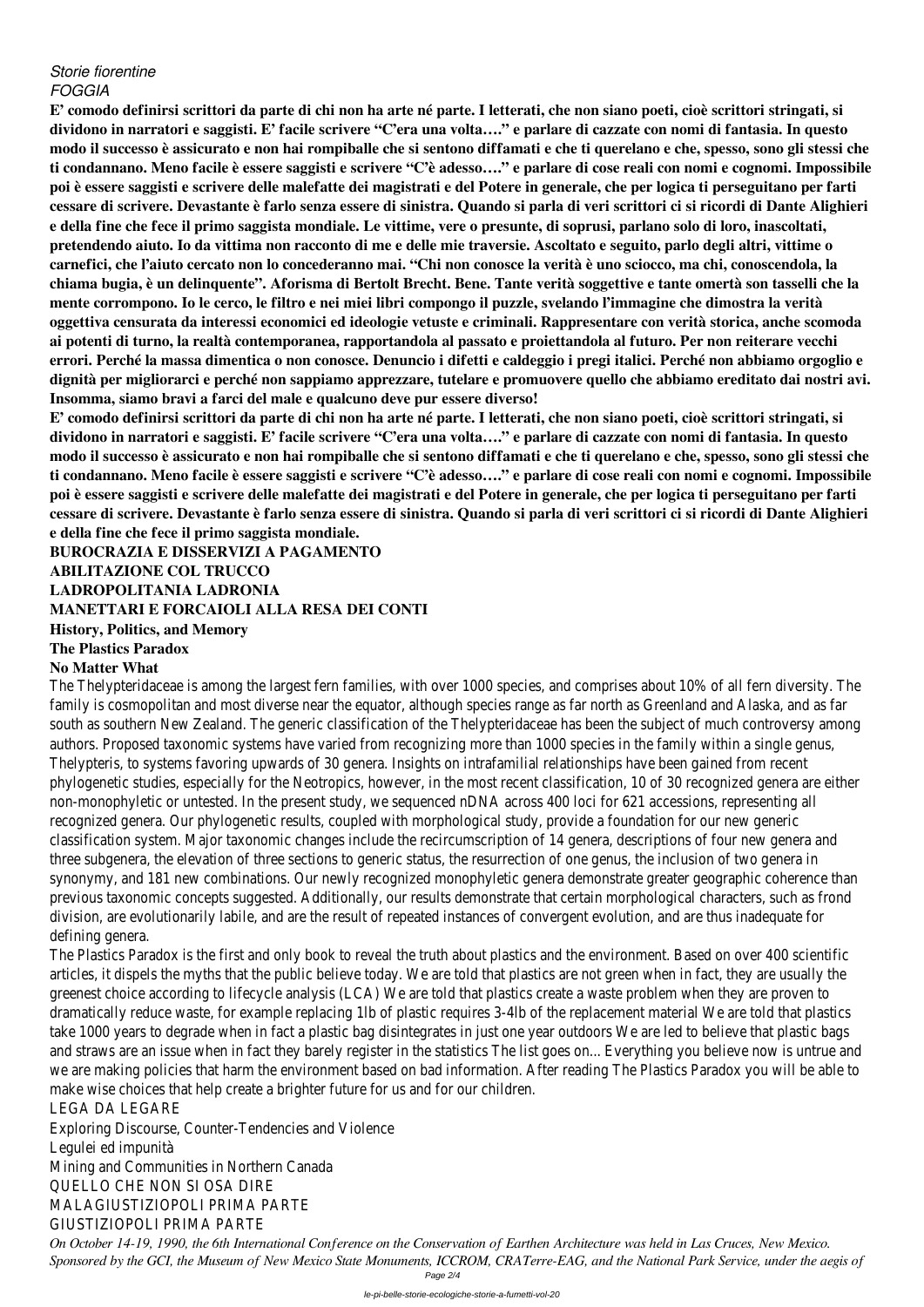*US/ICOMOS, the event was organized to promote the exchange of ideas, techniques, and research findings on the conservation of earthen architecture. Presentations at the conference covered a diversity of subjects, including the historic traditions of earthen architecture, conservation and restoration, site preservation, studies in consolidation and seismic mitigation, and examinations of moisture problems, clay chemistry, and microstructures. In discussions that focused on the future, the application of modern technologies and materials to site conservation was urged, as was using scientific knowledge of existing structures in the creation of new, low-cost, earthen architecture housing.*

*The Second Edition of Parliamo italiano! instills five core language skills by pairing cultural themes with essential grammar points. Students use culture—the geography, traditions, and history of Italy—to understand and master the language. The 60-minute Parliamo italiano! video features stunning, on-location footage of various cities and regions throughout Italy according to a story line corresponding to each unit's theme and geographic focus.*

*Consciousness Reconsidered*

*6th International Conference on the Conservation of Earthen Architecture*

*APPALTOPOLI*

*Life in Peacetime LA CALABRIA*

*SPRECOPOLI*

*L'Italia degli sprechi*

**The illegitimate son of a fortune teller, Ezio Comparoni (1920-52) never knew his father, rarely left his home town, and admitted no one to his home. His deliberate obscurity was compounded by his use of many pseudonyms, including Silvio d'Arzo, under which he wrote the remarkable novella and three stories collected in The House of Others. The novella The House of Others is among the rare perfect works of twentieth century fiction. In a desolate mountain village an old woman visits the parish priest, ostensibly to ask about dissolving a marriage. Gradually, as she probes for information on "special cases"--cases in which what is obviously wrong can also be irrefutably right--it becomes clear her true question is whether or not she might take her own life. The question is metaphysical, involving not only the woman's life but the priest's; and to it he has no answer.**

**A little fox is in a big bad mood, and is worried that its mother won't love it forever. In this beautiful and lyrical picture book we see a clever and resourceful mother prove to her child that a parents love is limitless - no matter what! In this reassuring and warm picture book the hugely talented Debi Gliori manages to treat the familiar subject of childhood worries in a very fresh, original and inventive way. 'this is an instant childhood classic for anyone over the age of three' Independent On Sunday 'the literary equivalent of a big hug' The Times 'With gentle rhyming text, humorous pictorial detail and themes which can be explored and re-explored, this is a brilliant gem of a book.' The Guardian Brilliantly read by Amelia Fox. Please note that audio is not supported by all devices, please consult your user manual for confirmation. L'espresso**

**Avatar and Nature Spirituality tartassati e monopolizzati IL PAESE DEI LADRI La Fiera letteraria Fabulous Families ABUSOPOLI PRIMA PARTE**

*Owen Flanagan argues that we are on the way to understanding consciousness and its place in the natural order.*

*Antonio Giangrande, orgoglioso di essere diverso. Si nasce senza volerlo. Si muore senza volerlo. Si vive una vita di prese per il culo. Noi siamo quello che altri hanno voluto che diventassimo. Facciamo in modo che diventiamo quello che noi avremmo (rafforzativo di saremmo) voluto diventare. Rappresentare con verità storica, anche scomoda ai potenti di turno, la realtà contemporanea, rapportandola al passato e proiettandola al futuro. Per non reiterare vecchi errori. Perché la massa dimentica o non conosce. Denuncio i difetti e caldeggio i pregi italici. Perché non abbiamo orgoglio e dignità per migliorarci e perché non sappiamo apprezzare, tutelare e promuovere quello che abbiamo ereditato dai nostri avi. Insomma, siamo bravi a farci del male e qualcuno deve pur essere diverso! The Man Who Planted Trees BRINDISI DISSERVIZIOPOLI LA DITTATURA DEI BUROCRATI APPALTI TRUCCATI Adobe 90 Preprints Quello che non si osa dire MASSONERIOPOLI* **When Life in Peactime opens, on May 29, 2015, engineer Ivo Brandani is sixty-nine years old. He's disillusioned and angry--but morbidly attached to life. As he makes a day-long trip home from his job in Sharm el Sheik reconstructing the coral reefs of the Red Sea using synthetics, he reflects on both the brief time he sees remaining ahead and on everything that has happened already in his life to which he can never quite resign himself. We see his slow bureaucratic trudge as a civil servant, long summer vacations on a Greek island, his twisted relationship with his first boss, the turmoil and panic attacks he faced during the student uprisings in 1968 that pushed him away from philosophy and into engineering, and his fearful childhood as a** Page 3/4